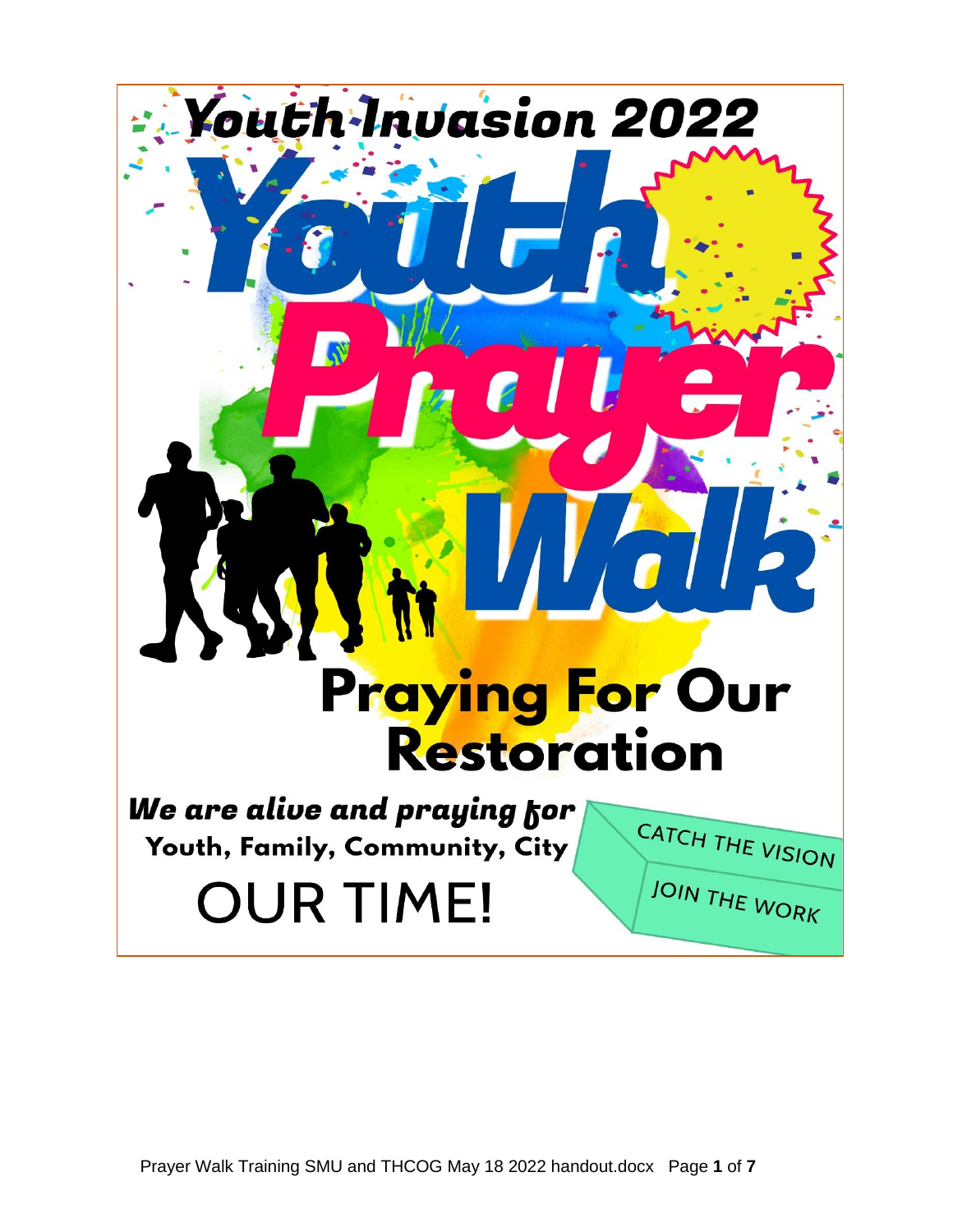# **A GUIDE TO PRAYING FOR YOUR COMMUNITY**

Soon we will embark on one of the most exciting chapters in our history, Youth Invasion 2022. Many years ago, Rick Warren wrote a book called "Purpose Driven Life". In this book he challenged the readers to look at God's purposes for our lives and answer the all-important question, "What on earth am I here for?"

Many do not know God's purpose for their lives and often follow the flavor of the activity of the month. Our life goals should be to answer this question and do whatever it takes to fulfill it,

It is important to remember that God's power is unleashed through the activity of our prayers. Although putting a plan together is necessary, it is prayer that ultimately brings the power of God into this process, transforming lives and bringing lasting change to our church and community. When prayer touches the fuse of God's power, amazing things can happen!

*"Whenever God determines to do a great work, he first sets his people to pray."* C. H. Spurgeon Prayer is the simplest form of communication that we have with God. It is during times of reflection and quietness that we hear God speaking to our hearts and renewing us in His presence. Although prayer is a special time of praising Him, confessing our sins, and expressing our own needs to God, it is also a time to ask Him to be working in the world around us.

There is no more important time in the history of our church than now! We are praying that God will send a wave of spiritual growth across America and the world (in more than 1,500 participating churches representing all 50 states, as well as 9 foreign countries.) Your prayers matter during this incredible time.

#### **HOW CAN I BEST PRAY FOR THE "YOUTH INVASION 2022" EXPERIENCE TO POSITIVELY IMPACT MY COMMUNITY?**

Consider prayer walking or prayer driving!

Perhaps the activities of prayer walking and prayer driving are new to you. Both activities can be defined as "praying on-site with insight." On-site praying is simply praying in the very places where you expect your prayers to be answered. It is a deliberate and planned time of focused prayer. Be prepared to join God in the phenomenal way He is working around you before, during, and after the Conference! Ask God to "open your eyes spiritually" to let you see His plans through His eyes.

Prayer driving will allow you to prayerfully cover a larger area of your community. So, if you prefer to drive rather than walk, prayer driving is the answer for you! Whichever activity you select, walking or driving, your call to pray for your community will likely result in a new awareness and sensitivity to the people around you.

Prayer walking and prayer driving are simple activities that do not require you to approach your neighbors or co-workers or to even know their specific needs. In fact, prayer walkers and prayer drivers are those who are "on the scene without making one." Through God's inspiration, you will discern certain areas that need your concentrated prayer. You will see new potential in your friends, family members, neighbors, fellow church members, and co-workers. Your on-site prayers will prepare resistant hearts to be open to spiritual growth and participation..

Prayer Walk Training SMU and THCOG May 18 2022 handout.docx Page **2** of **7**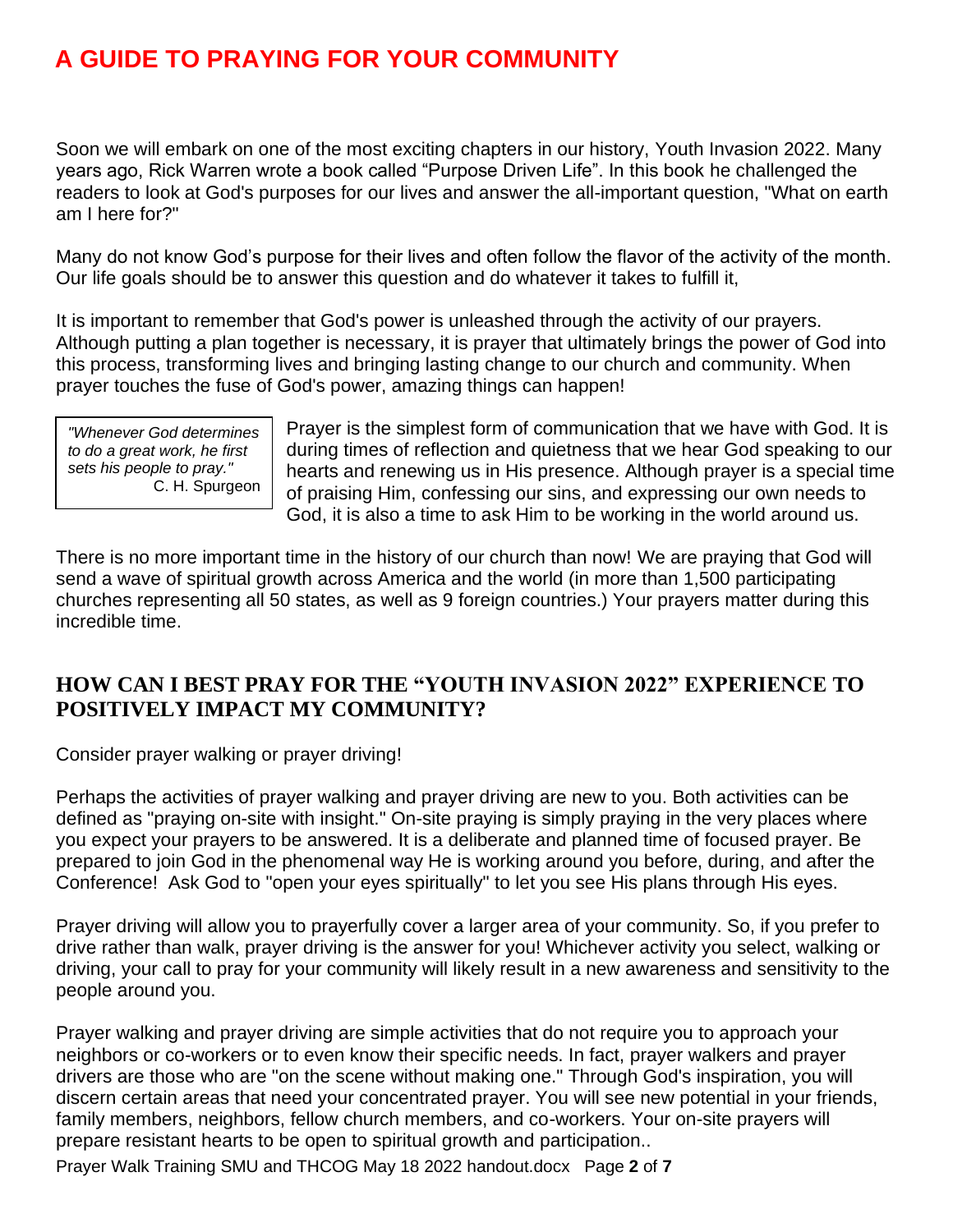*Through the intentional activity of your prayer walk or prayer drive, God's work will be revealed around you like never before.*

### **HOW DO I GET STARTED?**

To prepare for your prayer walk or prayer drive, take these two easy steps:

- Choose one, two, or three friends to share this adventure with you. If that is not possible, don't let it stop you from enjoying your own time of praying for your community while walking or driving.
- Decide on a block of time that you will "hit the streets" during the weeks before the conference.

#### *Please coordinate with the Prayer Captain to "flag" the location you are planning for praying for on the Prayer walk/Prayer drive.*

#### **WHERE SHOULD I PRAY?**

Invite God to show you where He wants you to pray, and be willing to visit those places He reveals. Although you will want to allow for some flexibility in your walking or driving route, plan to stop in specific, predetermined areas to target your prayers. You may want to consider pausing at the following locations for a focused time of prayer:

- Individual homes
- Streets
- Schools
- Churches
- Hospitals
- **Businesses**
- Shopping centers
- Beaches
- Parks
- Any populated areas or strategic viewpoints!

# **HOW CAN I PRAY AND DRIVE AT THE SAME TIME?**

Good question! You can designate a passenger to read from the "Suggested Prayers" and "Suggested Scriptures" as you drive. Or you can do your reading when you pull to the side of the road at different locations.

#### **WHAT ELSE DO I NEED TO KNOW?**

▪ **Be alert as you walk or drive. Remember: Safety first!**

Prayer Walk Training SMU and THCOG May 18 2022 handout.docx Page **3** of **7**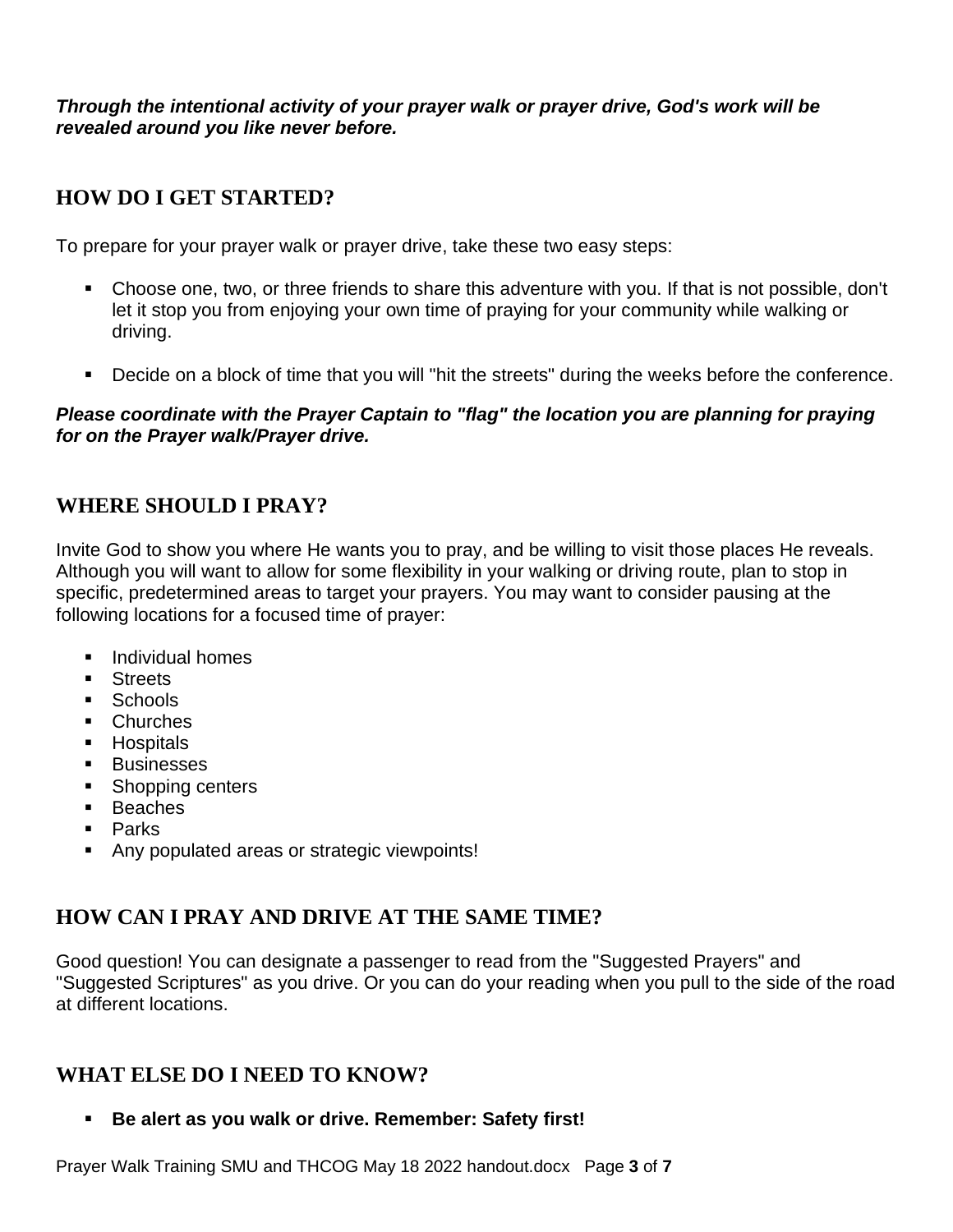- Feel free to pray either silently or aloud. And, don't let moments of silence make you or your prayer partner(s) feel uncomfortable.
- Be aware of how the Holy Spirit may be leading. He may, for example, prompt you to speak to someone along the way in order to invite him or her to church. If He does, enjoy the opportunity to be His gentle voice of encouragement. You might be the only smile that person gets all day!
- Make this a family event! Talk about it in advance and plan a short easy route for small children. Encourage your older children to pray while they ride their bike or skateboard around the neighborhood.
- You may choose to listen to instrumental music while walking or driving, but be careful that it does not overpower or interrupt the prayer insight that God wants to give you.
- Don't forget to bring a pen, just in case you want to make a personal notation in the back of this booklet.
- Be ready to share your experience with others. Not only will your own faith be strengthened, but you will also be a source of encouragement to others. Please e-mail us at \_\_\_\_\_\_\_\_\_\_\_\_\_\_! (Make sure you mention which community you prayed for.)
- Don't stop after just one walk or drive! Watch God continue His work around you as you make praying for your community a regular and consistent part of your life. The blessings will be yours!
- **EXT** If you are homebound and are, therefore, unable to walk or drive the streets of your community, please, please accept the challenge to pray diligently for those for whom prayer walking/prayer driving is a new and difficult concept. Your intercession on their behalf will change their lives forever! May God bless you abundantly for your generosity of prayer.

*There may be host homes setup for praying in the community, If you're interested in praying specifically for the conference leaders and host home participants, please work with the Prayer Captain to receive a list of streets in your neighborhood where the Host Homes are located.*

#### **SUGGESTED PRAYERS**

*(Feel free to use the following ideas as prayer starters.)*

- **GOD'S PURPOSES** of worship, fellowship, discipleship, ministry, and mission to be joyously lived out in each person's life to the glory of God
- **GOD'S PREPARATION** of each man, woman, teen, and child's heart for what He desires to do in each life before, during and after the Conference especially for those who don't even know yet that they will be participating!
- **GOD'S PROTECTION** from distractions, worries, problems, and concerns for each individual who will be participating with or working tirelessly behind the scenes as a volunteer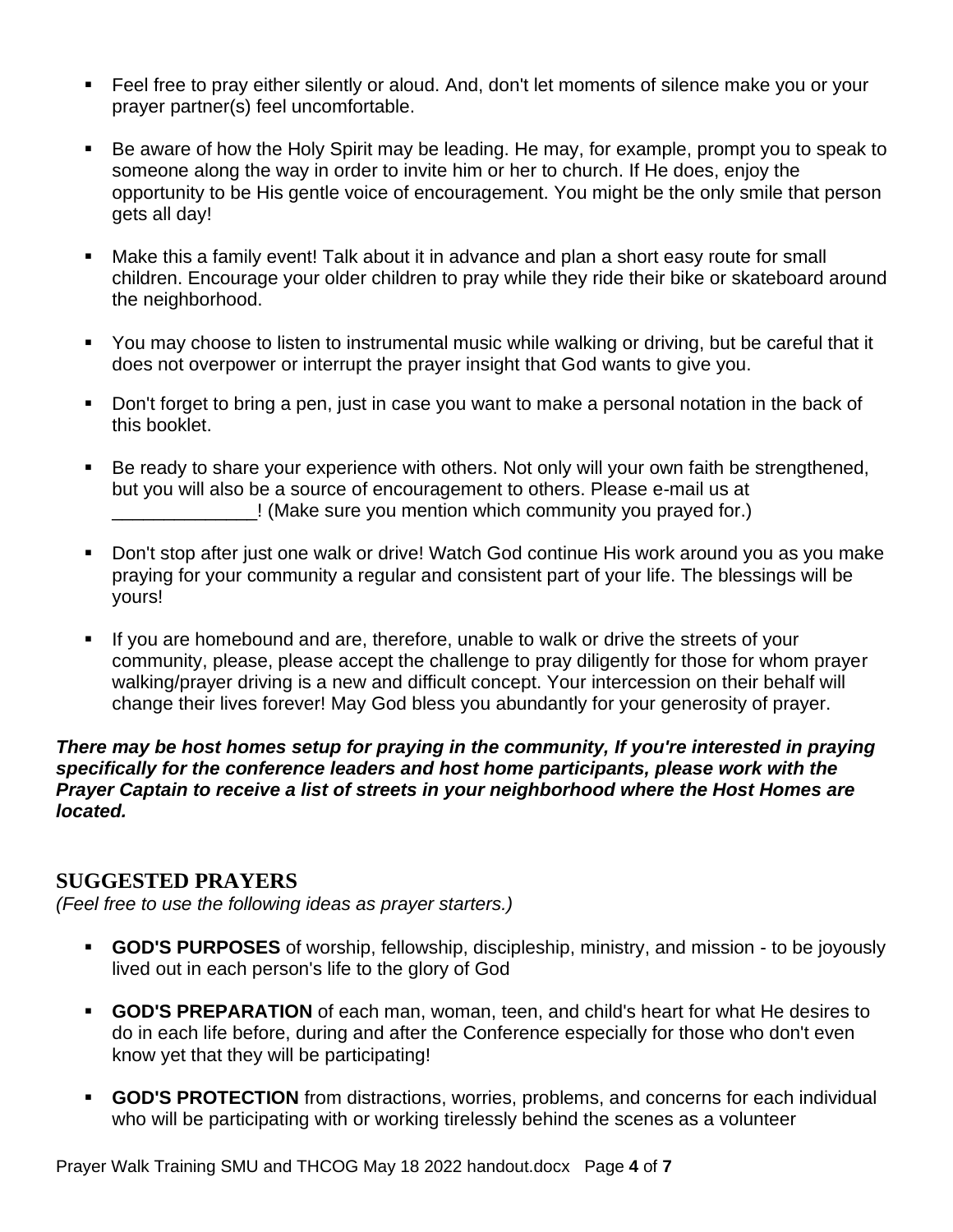- **GOD'S PRESENCE** in each person's life as He personally challenges him or her to take the next baby step or giant leap in living a purpose-driven life
- **GOD'S PROVISIONS** of energy, time, and resources for each individual who has stepped out in faith to serve unselfishly as a Host Home leader or co-leader or conference leader
- **GOD'S GRACE** to be released in the life of each person involved in the Campaign, sending a wave of spiritual growth through our communities - including our churches, schools, and businesses
- **GOD'S SALVATION** for each person who has not yet taken the step of committing his or her life to Jesus Christ; pray for the Good News to be communicated clearly and powerfully to each person
- **GOD'S BLESSINGS** poured out on individuals and families who are a godly influence in their community
- **GOD'S WISDOM** to be given to each parent and educator, as well as each church, business, and community leader who is in a position to boldly impact lives for Christ for our children, youth and youth leaders
- **GOD'S CONVICTION OF SIN** in each person's life, along with a willingness to repent, receive forgiveness, and be reconciled to God and others
- **GOD'S HEALING TOUCH** to all who suffer from physical, emotional, or psychological concerns that could prevent them from fully participating
- **GOD'S POWER** to touch each person's heart to respond to Him with honor, thanksgiving, and praise

# **SUGGESTED SCRIPTURES**

Don't forget to use Scripture to guide your prayers. You can be confident of praying the will of God when you pray the Word of God. Here are some verses that will help you pray, beginning with a Psalm of personal commitment and confession. If you want to use other passages, just bring a small Bible along.

*Show me your ways, O LORD, teach me your paths; guide me in your truth and teach me, for you are God my Savior, and my hope is in you all day long. Remember, O LORD, your great mercy and love, for they are from of old. Remember not the sins of my youth and my rebellious ways; according to your love remember me, for you are good, O LORD. Good and upright is the LORD; therefore he instructs sinners in his ways. He guides the humble in what is right and teaches them his way. All the ways of the LORD are loving and faithful for those who keep the demands of his covenant. For the*  sake of your name, O LORD, forgive my iniquity, though it is great. Psalm 25:4-11 (NIV)

*"For I know the plans I have for you," declares the LORD, "plans to prosper you and not to harm you, plans to give you hope and a future. Then you will call upon me and come and pray to me, and I will listen to you. You will seek me and find me when you seek me with all your heart. I will be found by you," declares the LORD.* Jeremiah 29:11-14 (NIV)

Prayer Walk Training SMU and THCOG May 18 2022 handout.docx Page **5** of **7**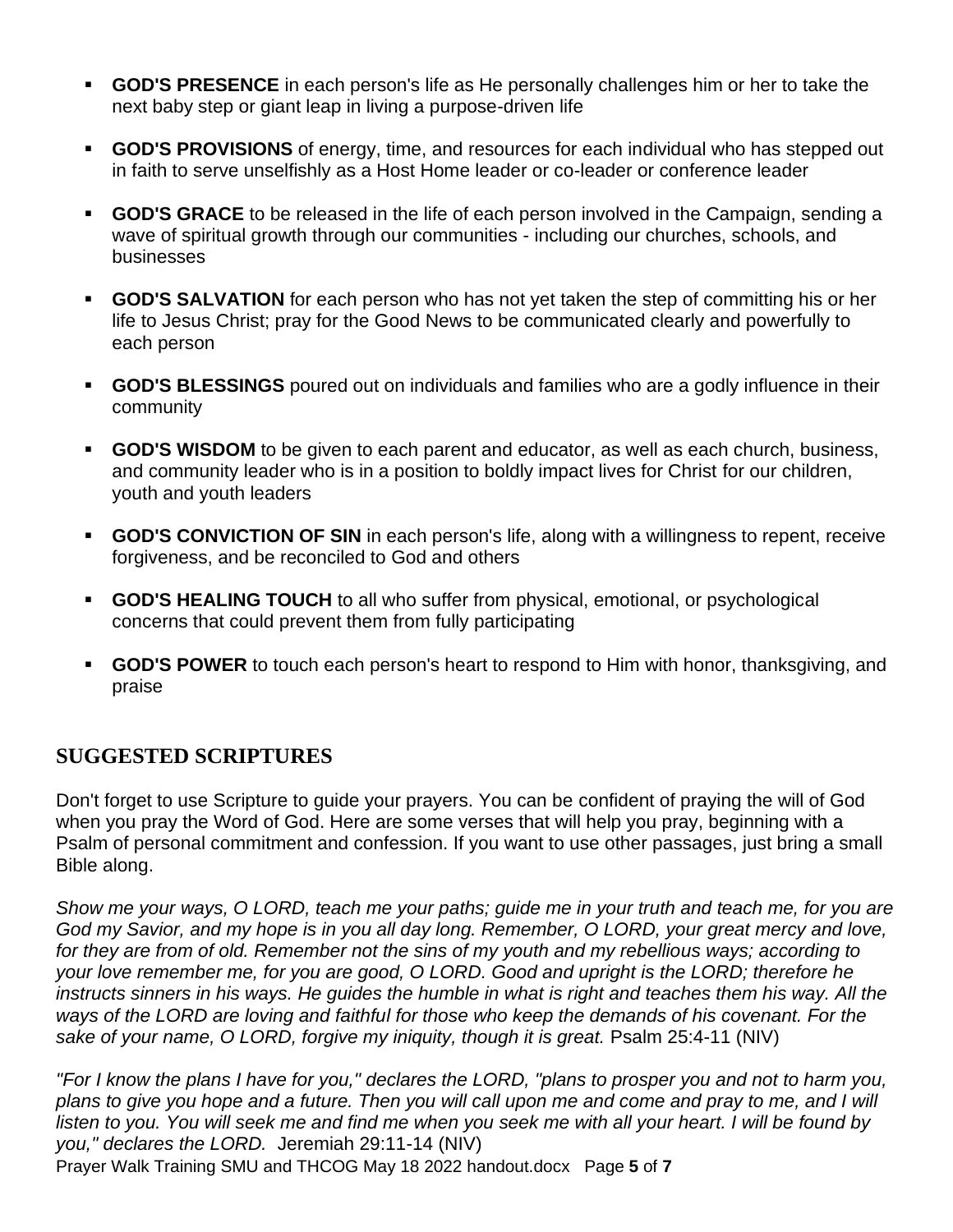*For this reason, since the day we heard about you, we have not stopped praying for you and asking God to fill you with the knowledge of his will through all spiritual wisdom and understanding. And we pray this in order that you may live a life worthy of the Lord and may please him in every way: bearing fruit in every good work, growing in the knowledge of God, being strengthened with all power according to his glorious might so that you may have great endurance and patience, and joyfully giving thanks to the Father, who has qualified you to share in the inheritance of the saints in the kingdom of light. For he has rescued us from the dominion of darkness and brought us into the kingdom of the Son he loves, in whom we have redemption, the forgiveness of sins.* Colossians 1:9- 14 (NIV)

*I urge, then, first of all, that requests, prayers, intercession and thanksgiving be made for everyone for kings and all those in authority, that we may live peaceful and quiet lives in all godliness and holiness. This is good, and pleases God our Savior, who wants all men to be saved and to come to knowledge of the truth. For there is one God and one mediator between God and men, the man Christ Jesus, who gave himself as a ransom for all men - the testimony given in its proper time.* 1 Timothy 2:1-6 (NIV)

*I have not stopped giving thanks for you, remembering you in my prayers. I keep asking that the God of our Lord Jesus Christ, the glorious Father, may give you the Spirit of wisdom and revelation, so that you may know him better. I pray also that the eyes of your heart may be enlightened in order that you may know the hope to which he has called you, the riches of his glorious inheritance in the saints, and his incomparably great power for us who believe. That power is like the working of his mighty strength, which he exerted in Christ when he raised him from the dead and seated him at his right*  hand in the heavenly realms, far above all rule and authority, power and dominion, and every title that *can be given, not only in the present age but also in the one to come.* Ephesians 1:16-21 (NIV)

#### *Pray with trust and eager anticipation, expecting God to answer your prayers!*